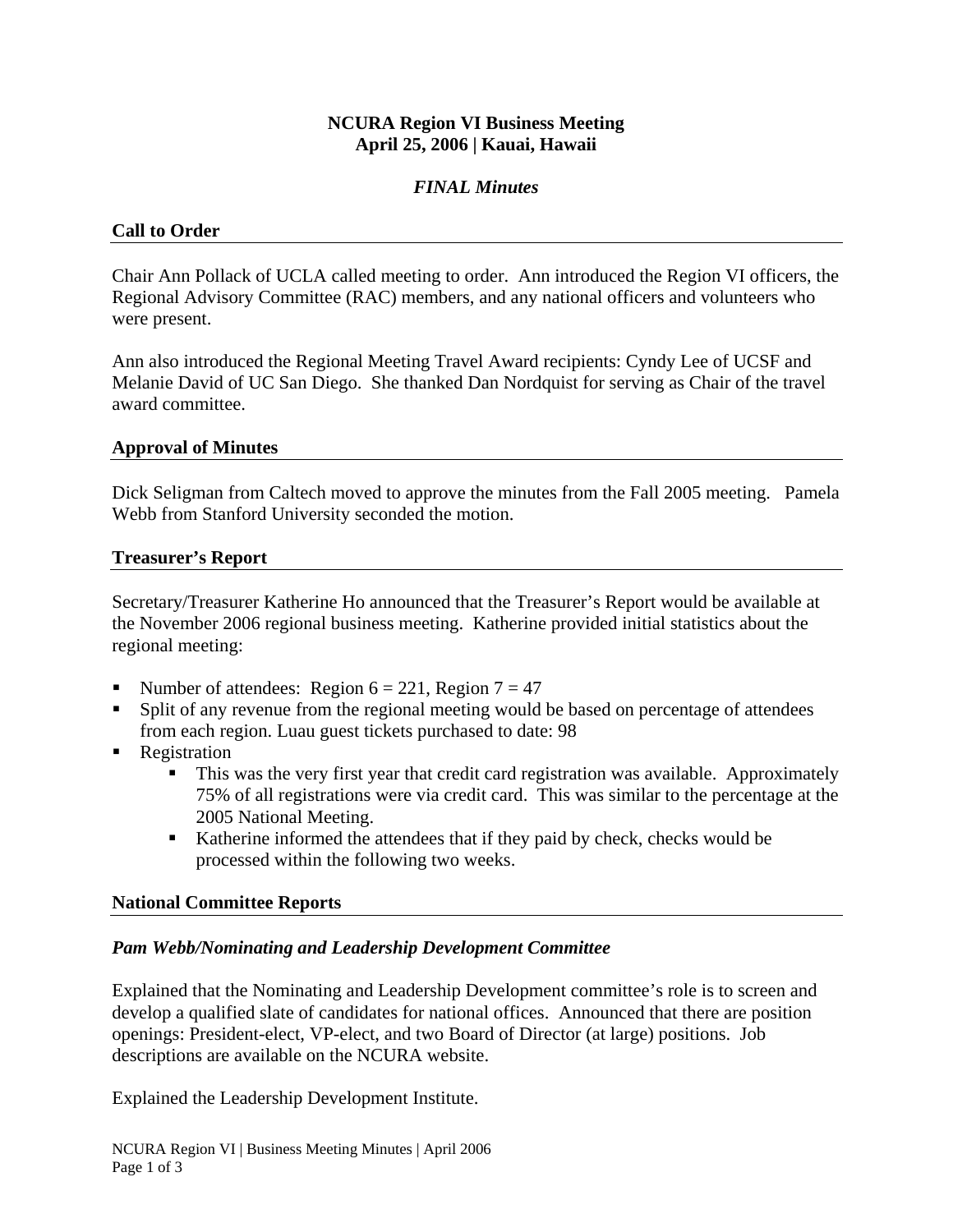Described the awards that would be announced at National: Distinguished Service to NCURA (up to 5 annually); Distinguished Service to Research Administration; Joseph Carribino Award (award to the Federal person who has made a difference).

Explained that a mentoring program is being developed. More information to follow Summer/Fall 2006.

# *Dick Seligman – Peer Evaluation Project*

Explained that the Peer Evaluation Project is one where sponsored projects administrators would review another sponsored projects office. In the process of soliciting comments from senior leaders at institutions.

# **Regional Committee Reports**

# *Nancy Daneau – Volunteer/Leadership Committee and Leadership Development Institute*

Described the new member packet that was developed and provided to new members who are attending the regional meeting. This packet will also be provided to future new members.

Described the Leadership Development Institute and encouraged applicants. Questions should be directed to Nancy or any other officer.

# *Dan Nordquist – Award and Recognition Committee*

Explained that the Region has established three non-travel awards. If awarded the recipients would be recognized at the regional business next business meeting next spring: The Distinguished Service Award (renamed the Helen Carrier Distinguished Service Award; the Barry Dorfmann Research Administration Award; and the Meritorious Contribution Award.

Explained that there will be two travel awards for the National Meeting. Expect to see an email announcement shortly.

# *Linda Patton – Regional Nominating Committee*

Announced that Region VI is seeking nominations for the following positions: Chair-elect, Secretary-Elect, Treasurer-Elect, Regional Advisory Committee (RAC) member, and Regional National Board of Directors member.

# **Old Business**

# *Ann Pollack – Bylaws Update*

All four by-laws amendments passed:

1. Secretary/Treasurer position split into two separate positions.